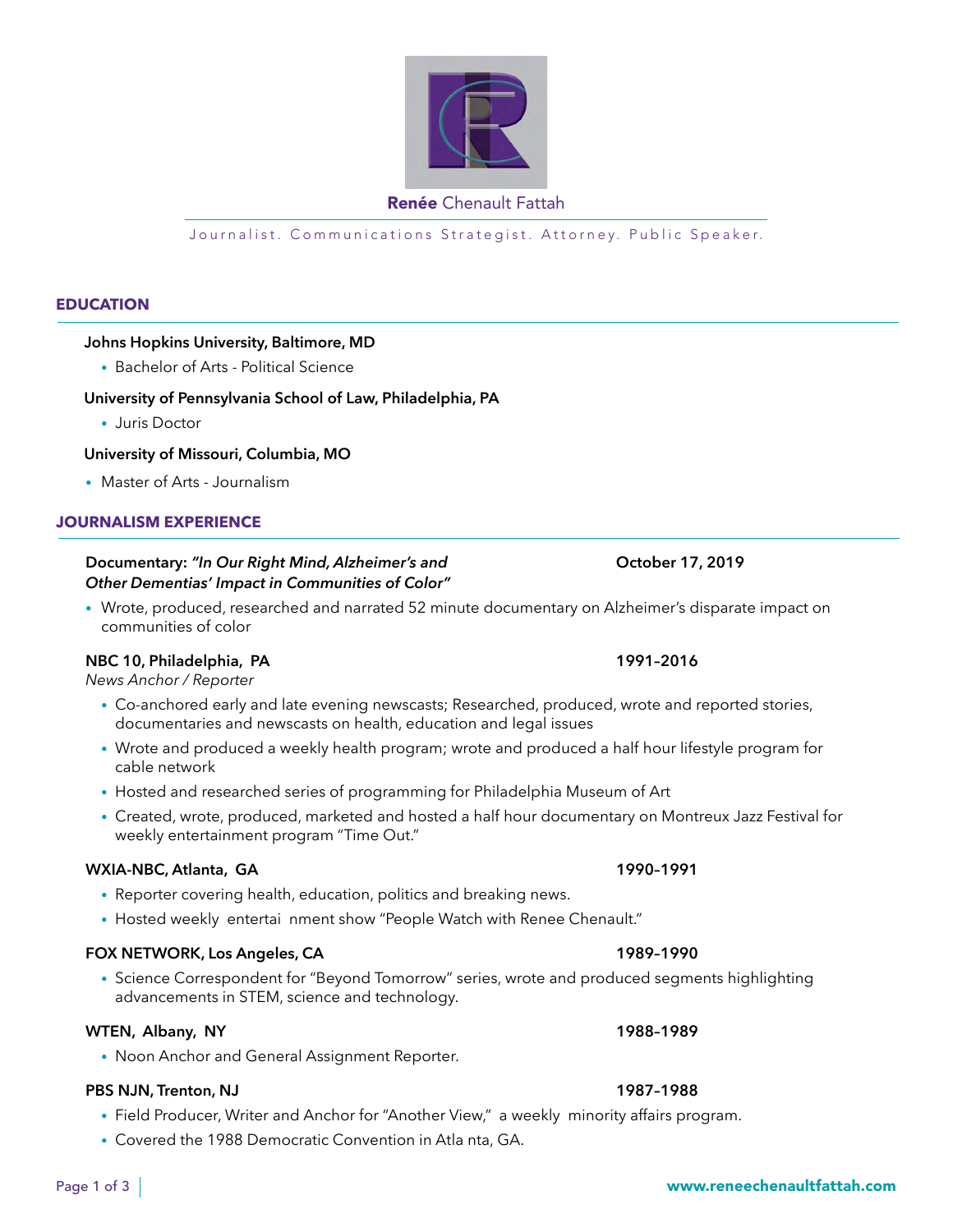### **Legal Experience**

| Philadelphia Lawyers for Social Equity<br>• Executive Director                                                                                                          | 2021- present           |
|-------------------------------------------------------------------------------------------------------------------------------------------------------------------------|-------------------------|
| <b>Senior Law Center</b><br>• Director of Pro Bono Action for Community Impact                                                                                          | 2020-2021               |
| Hughes, Hubbard, Reed, New York, NY<br>• Litigation Associate                                                                                                           | 1982 -1983, 1985-1986   |
| U.S. Court of Appeals Sixth Circuit, Detroit, MI<br>• Senior Law Clerk for The Hon. Damon J. Keith                                                                      | 1983 - 1985             |
| <b>New York Bar Association - Member</b>                                                                                                                                | <b>Admitted In 1983</b> |
| <b>AFFILIATIONS</b>                                                                                                                                                     |                         |
| Johns Hopkins University - Trustee<br>• External Affairs and Community Relations Committee<br>• Academic Policy Committee<br>• Trustee, Nominating and Bylaws Committee | <b>2013 - Present</b>   |
| Springside Chestnut Hill Academy - Trustee<br>• Academic Committee<br>• Enrollment Committee<br>• Diversity Inclusion and Equity Subcommittee Co-Chair                  | 2010 - 2021             |
| The Hastings Center for Bioethic Research - Advisory Board Member                                                                                                       | 2018 - Present          |
| Philadelphia Museum of Art - Trustee<br>• African-American Collections Committee<br>• Textile and Costumes Committee                                                    | 2003 - 2017             |

### **Presentations in 2020**

### **April 17, 2020**

• Presentation on **Alzheimer's Impact in Communities of Color as part of Dementia Conference** sponsored by Drexel University College of Nursing and Health Professions.

### **May 5, 2020**

• Keynote speech at the **Fifth Annual BAYADA Home Health Care Speaker Series** at Drexel University College of Nursing and Health Professions.

### **October 20, 2020**

• Presenter at the **ABA Commission on Law and Aging Conference** on the intersection of Alzheimer's and the Law.

### **November 5, 2020**

• Moderator of **Governor Wolf's Alzheimer's and Related Disease Task Force** on Racial Disparities in Alzheimer's.

### **December 5, 2020**

• Presenter at the **International Alzheimer's Foundation** on Health Disparities and Alzheimer's.